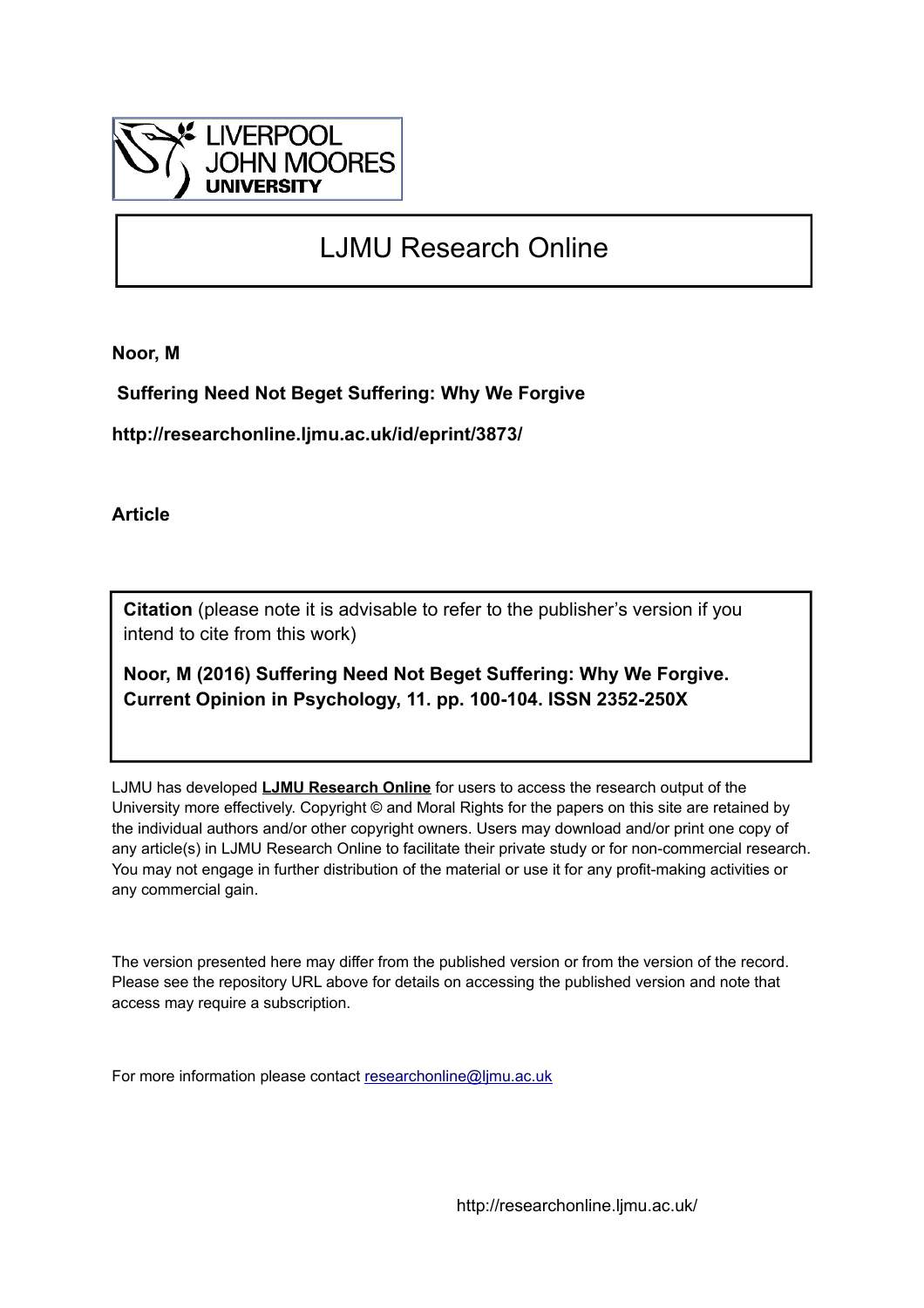## **Suffering Need Not Beget Suffering: Why We Forgive**

Masi Noor

# Running head: WHY WE FORGIVE

Word count (excl. refs): 2054

Key words: Forgiveness, intergroup conflict, suffering

Corresponding author: Masi Noor, School of Natural Science and Psychology, Liverpool John Moores University, Tom Reilly Building, 320, Bryom Street, L3 3AF, Liverpool, UK. Emails: masi.noor1@gmail.com; a.m.noor@ljmu.ac.uk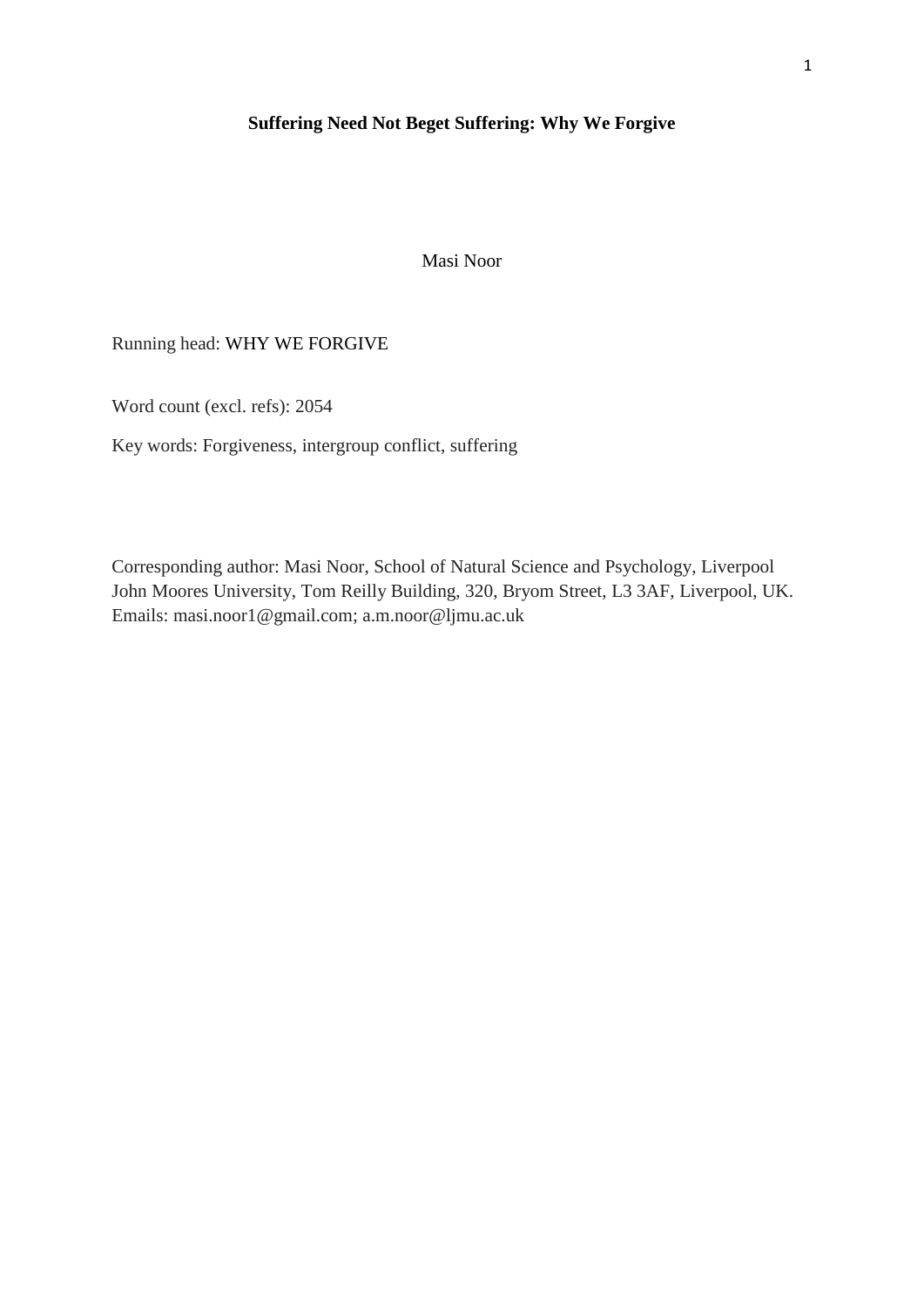# **Highlights**

- Examines intergroup forgiveness as a potential conflict resolution strategy
- Offers conceptual clarity based on integrating recent research insights
- Showcases a set of psychological interventions which foster intergroup forgiveness
- Forgiveness can reduce enmity, but may conflict with the pursuit of justice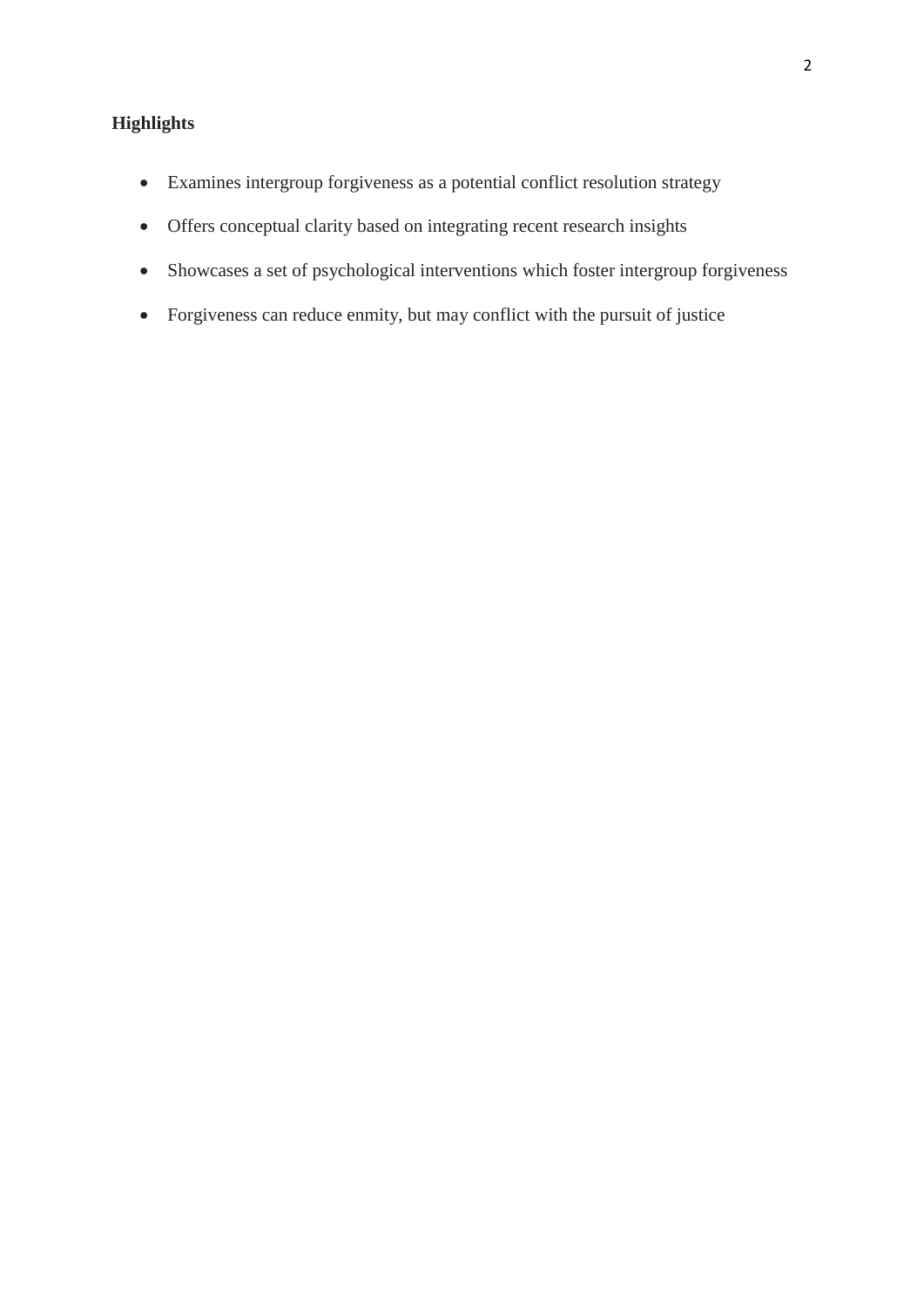### Abstract

The concept of intergroup forgiveness has gained a research momentum. Here, I examine its utility as a viable conflict resolution strategy. After advancing a more refined definition of intergroup forgiveness than had been previously proposed by researchers, I review research testing the efficacy of social psychological interventions aimed at fostering forgiveness between historical as well as ongoing adversarial groups. While several interventions based on social identity processes and the re-categorization of the victimhood category seem to offer potential promise for increasing forgiveness, some research also highlights that forgiveness may come at the cost of suppressing motivation to seek justice and demand restitution. The conclusion reminds that while forgiveness is not a panacea for resolving intergroup conflict, it may offer one of the rare strategies for curtailing the impulse for revenge and thus reducing conflict escalation.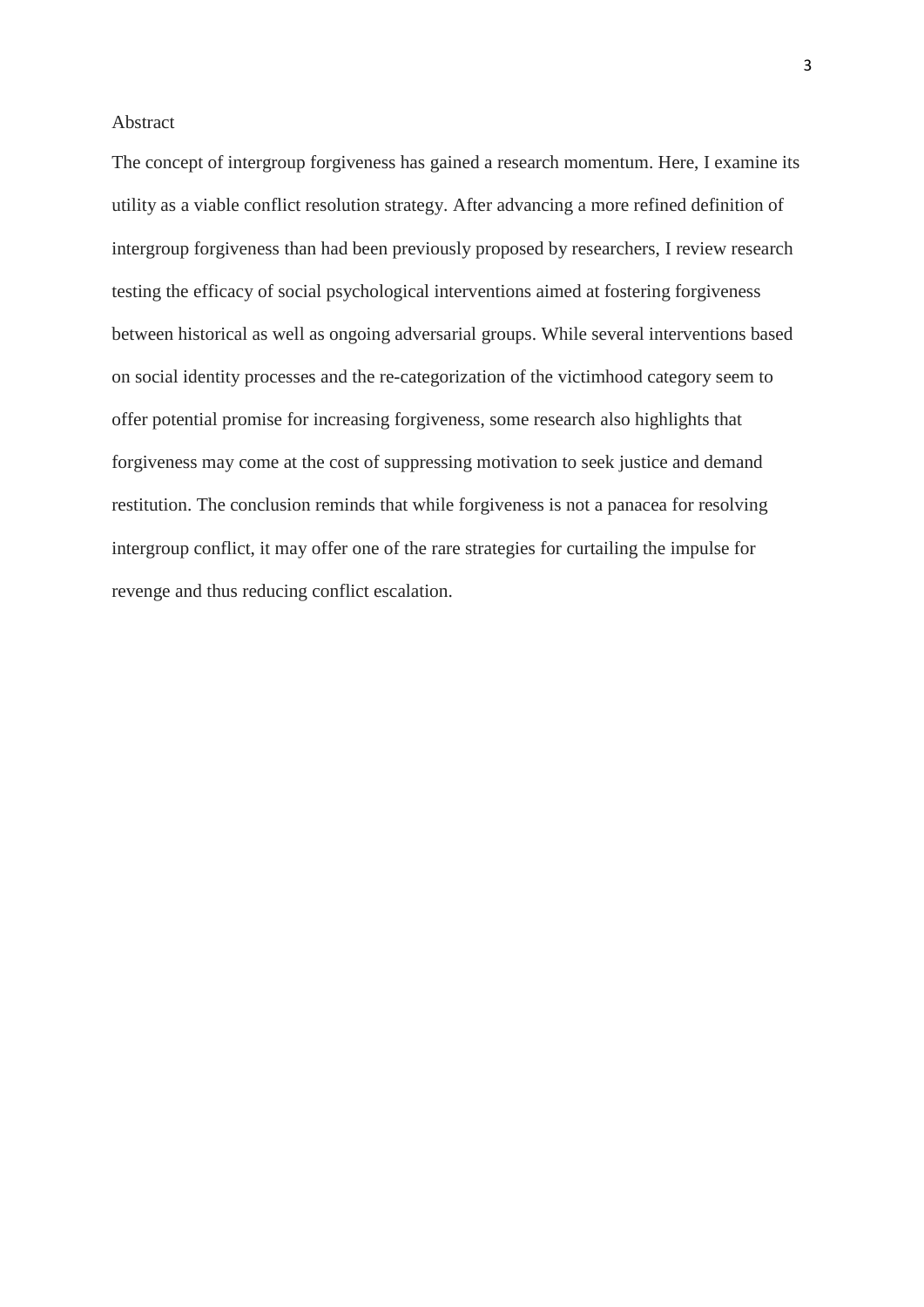#### **Suffering Need Not Beget Suffering: Why We Forgive**

Perhaps one of the most cogent arguments for why adversarial groups consider, or ought to consider, forgiveness as a strategy to resolve conflict is because forgiveness can prevent each group from becoming the new victimizer [1\*\*, 2]. As such, forgiveness can end the seemingly hard to disrupt cycle of revenge. The utility of forgiveness further becomes apparent when considering the difficulty of how to correct a wrong accurately and fairly [3]. In fact, research has shown that often punitive measures to rectify a wrong are perceived as too lenient by victims and too severe by perpetrators [4, 5]. Psychology has discovered the concept of intergroup forgiveness on the back of scholars' efforts who have been studying forgiveness at the interpersonal level [6, 7]. Additionally, interest in intergroup forgiveness has also increased due to major world events, such as the fall of the totalitarian regimes in South Africa, Chile, and Eastern Europe, and continued violent conflicts (e.g., in the Middle East). Arguably, because the traditional justice system is limited in dealing with the consequences of mass violence involving hundreds of thousands of perpetrators and even a larger number of victims, new forms of justice-seeking commissions and institutions have shone light on forgiveness as a viable strategy to address trauma, loss, and fractured intergroup relations. It is, for example, contended that however problematic the truth and reconciliation commission in South Africa may have been, forgiveness may have served as a rare strategy to prevent civil war in the region [8]. This was primarily achieved by the government's approach to using the commission to facilitate the exchange of truth about the injustices committed during the Apartheid regime in return for the victims's forgiveness [9].

## **Conceptual Understanding of Intergroup Forgiveness**

Given the novelty of intergroup forgiveness, a definitive conceptualization of it is still lacking. Overall, one can observe that psychologists have defined intergroup forgiveness by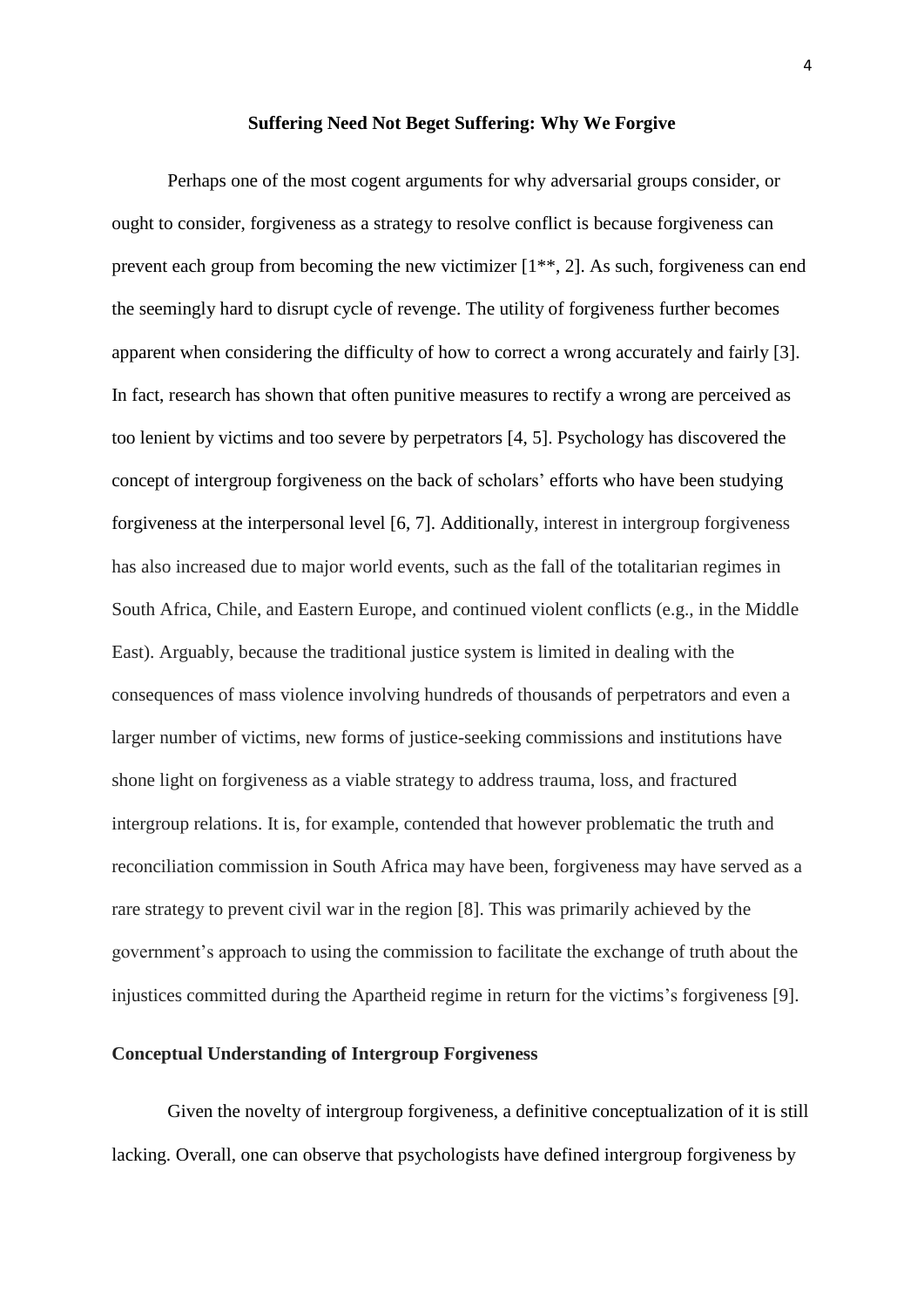way of highlighting its affective and motivational components. To illustrate, intergroup forgiveness has been conceptualized as the tendency to refrain from assigning guilt to a perpetrator group [10\*\*], leave behind past grievances and let go of grudges [11], and to suppress the motivation to retaliate against a violent perpetrator group [12]. While these attempts have been useful to advance research, perhaps intergroup forgiveness would benefit from a more precise definition. Accordingly, intergroup forgiveness can be viewed as a conscious decision that is determined by multiple factors, namely: (a) the extent to which groups are able to regulate their negative emotions toward each other [13]; (b) the extent to which groups are able to regulate their negative thoughts by enhancing control over their executive function [14]; (c) the extent to which each group values their relationship with the other; (d) the extent to which groups perceive the risk of repeated exposure to harm by the other group [15]; and finally, (e) the extent to which groups can imagine that the other group is capable of changing their harmful behaviors [16].The latter aspect could also include simply the ability to recognize the differentiation between the outgroup members responsible for the harm and their descendants in the contemporary generation (e.g., Lebanese Muslims during the regional war and contemporary Lebanese Muslims, [17]). Thus, conceptualizing intergroup forgiveness goes beyond the management of negative feelings and thoughts about the outgroup [18] and aligns closely with the recent understanding of forgiveness at the interpersonal level [15]. For, aside from the negative affects and cognitions, unless the conflicting groups perceive some importance and value in maintaining their relationship, unless the risk of future exploitation at the hand of the other group is assessed as sufficiently low, and unless the group has some hope [19, 20\*\*] that the outgroup is capable of changing, there would be little or no motivation for groups to want to restore their damaged relationship using forgiveness.

#### **The Link between Suffering and Forgiveness via Psychological Interventions**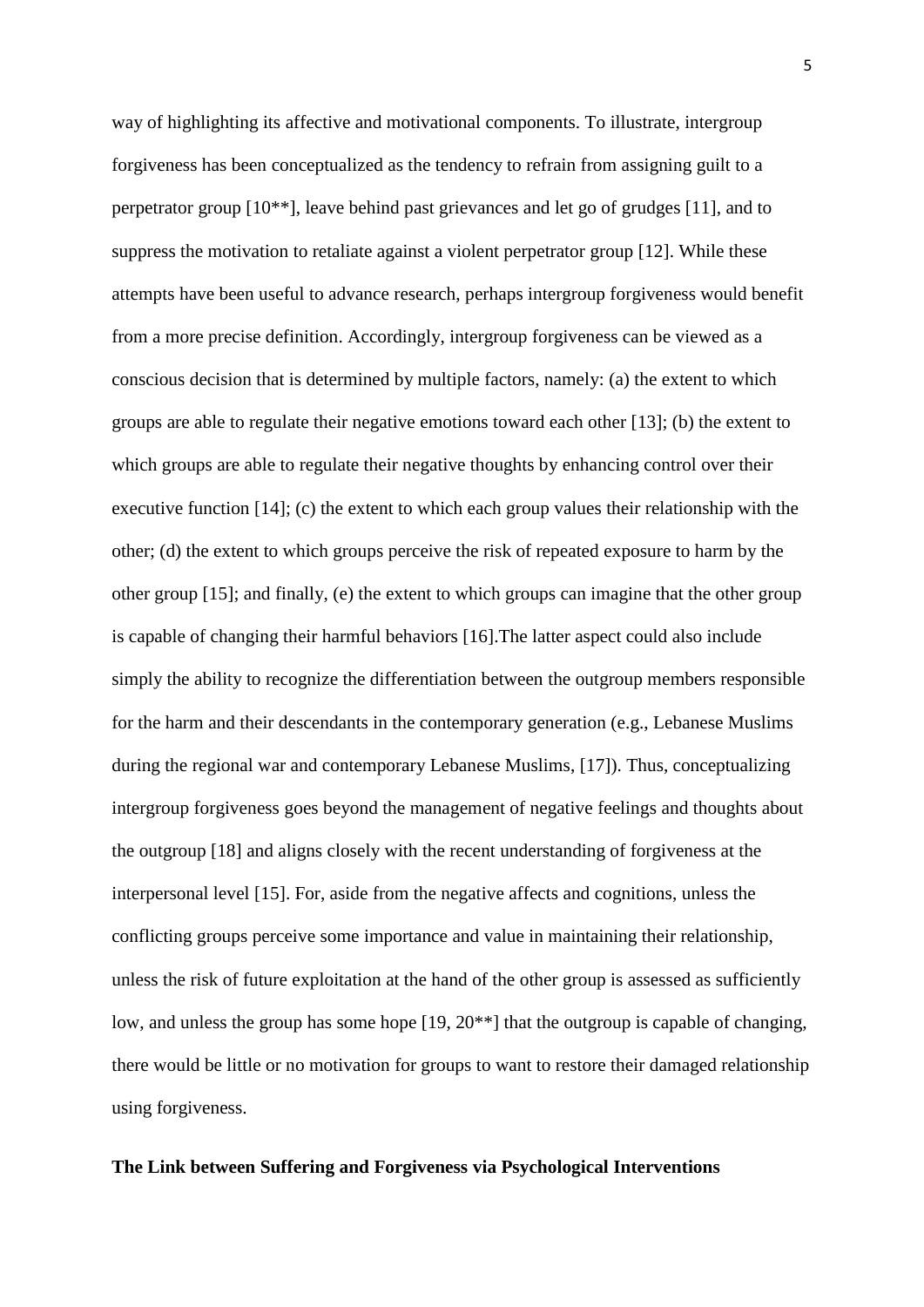When considering intergroup forgiveness, one cannot by-pass a discussion of collective suffering  $[21^{**}, 22^{**}, 23^{**}]$ . First of all, inflicting harm onto others must follow as a result of viewing the victims as a collective entity. Here, social categorization and social identity theories [24, 25] offer important insights in that the perpetrator group must view the victims of their harm-doing as sharing a social category (e.g., religion, sexual orientation, gender). In other words, a common characteristic is assigned to individuals, which defines them as a group. Often such group-based victimization is justified by reviving past, sometimes even ancient animosities and feelings of threat, as has been the case with mass violence in Nazi Germany, former Yugoslavia, or Rwanda [26]. What is intriguing though is that the very same categorization processes that give rise to harm-doing also tend to determine a victim group's decision whether (or not) to forgive their perpetrator group. To illustrate, Noor and colleagues [27] observed that in the Northern Irish conflict, both Catholics and Protestants' perceptions of their victimhood were positively associated with how strongly each group identified with their own group, which in turn was negatively associated with their willingness to forgive one another. Put differently, it seems that the same victimization experiences leading to a profound sense of victimhood may bolster conflicting groups' narrow and exclusive self-categorization efforts. The stronger the identification with one's own group the more remote forgiveness becomes as an option for conflict resolution. Indeed, Wohl and Branscombe [10\*\*] succeeded in validating the above work by providing experimental evidence in support of the critical role of social categorization in intergroup forgiveness. Specifically, those researchers found that when grave harm doing such as the Holocaust was framed as an intergroup event in which Germans behaved aggressively toward Jews (intergroup categorization) North American Jews were less willing to forgive today's Germans than when the Holocaust was presented as pervasive across humanity (most inclusive social category).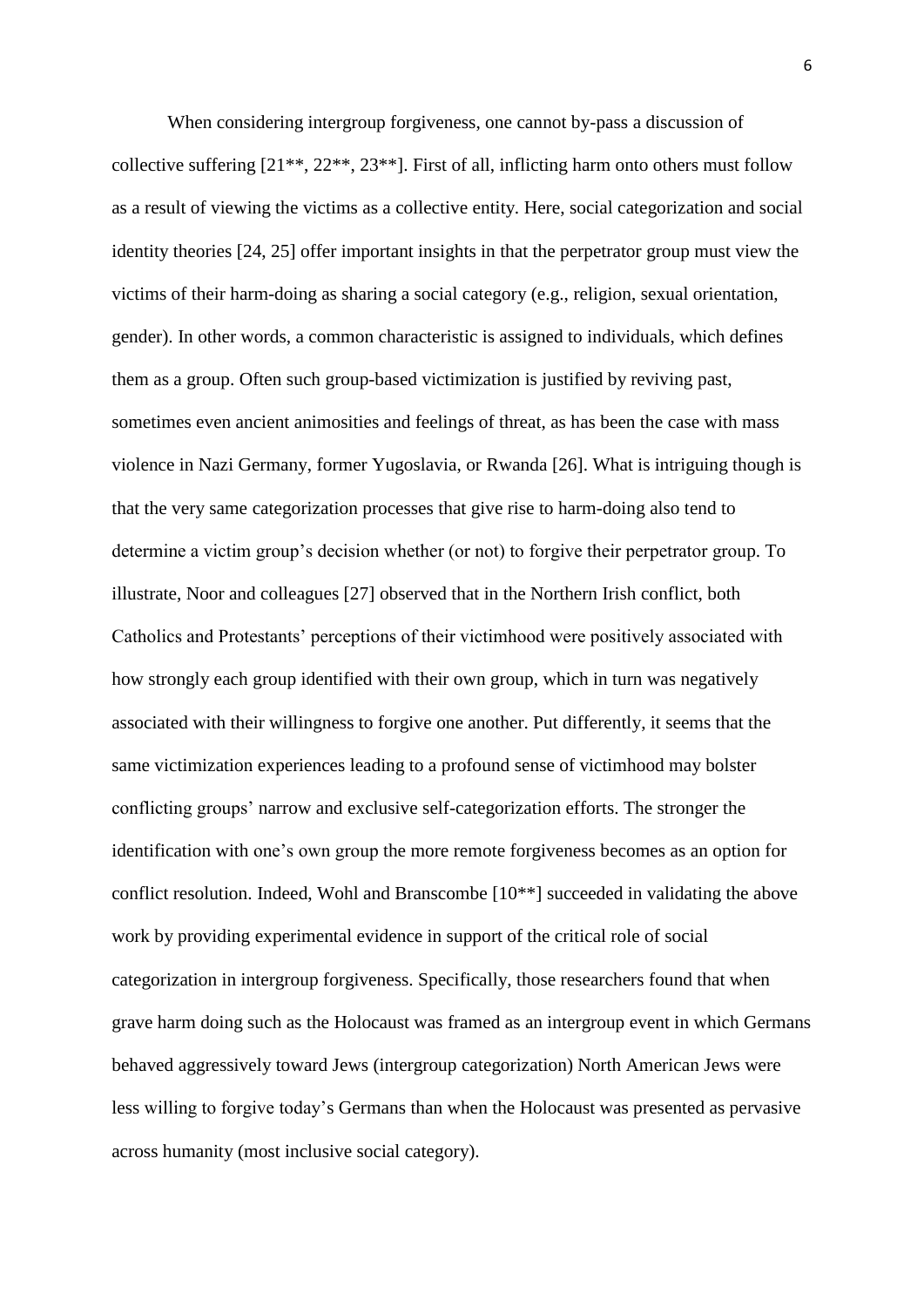Beyond forgiving historical harms, Shnabel, Halabi and Noor [28\*\*] developed the notion of *common victim identity* as an intervention strategy to foster intergroup forgiveness in the ongoing conflict between the Israeli and Palestinian groups in the Middle East (for similar conceptual work see 22, 29, & Young & Sullivan, this issue). Common victim identity [28] aims to draw both groups' attention to their common suffering as a result of the regional conflict, in spite of their diverse victimization experiences. In an experiment [28], researchers induced such a notion of common victim identity among Israeli and Palestinian participants by reminding them that both groups are victims of the prolonged conflict and have experienced substantial individual and national losses in human life, property, hope, and trust. Relative to a control condition (reading an article on aircrafts), the common victim identity condition led both groups to engage in less competition over their victimhood experiences, which in turn increased their willingness to forgive one another. It is also important to highlight that an additional condition aimed at inducing a generic sense of common identity (i.e., unrelated to the regional conflict and emphasizing common cultural heritage between Jews and Palestinians) was unsuccessful to bring about a similar positive shift in participants' intergroup forgiveness attitudes. Thus, it appears that the power of the common victim identity intervention for reducing intergroup hostility is contingent on highlighting commonality of both groups' mutual suffering [see also 30].

In addition to the above interventions facilitating intergroup forgiveness, both generic intergroup contact and intergroup friendship were found in a representative sample of Protestants and Catholics in Northern Ireland to be positively associated with intergroup forgiveness [31]. An intriguing aspect of this research was that the association between outgroup friendship and forgiveness was moderated by the degree to which participants had experiences of violent conflict (i.e., low vs. high). Interestingly, the positive effect of contact with outgroup friends was larger under high than low actual conflict experience. Generic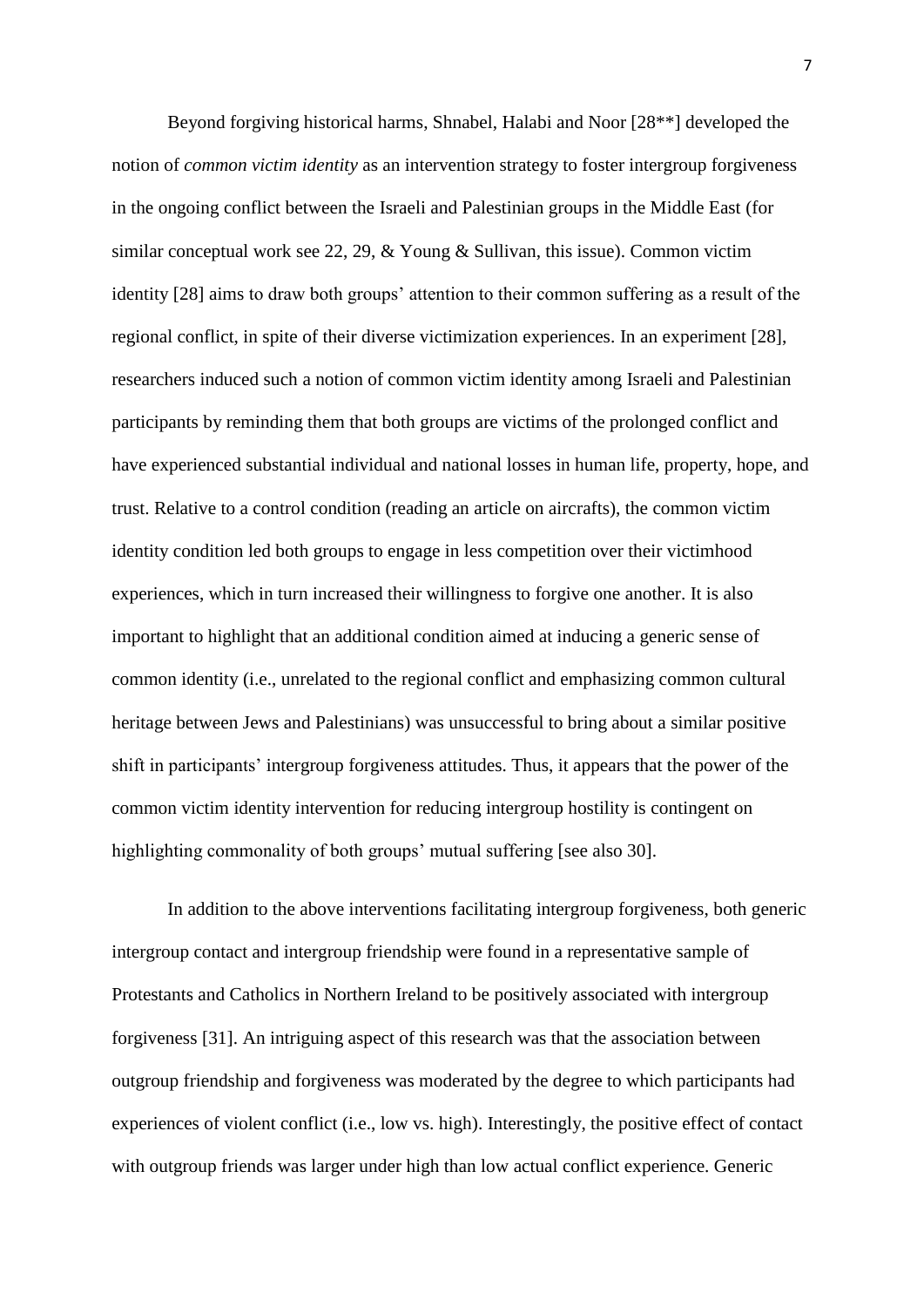contact, on the other hand, was associated with increased intergroup forgiveness only when experience was low, but not when experience was high.

Interventions focusing on the characteristics of the perpetrator groups have also been tested for their efficacy to increase forgiveness in victim groups. Most notably, research has examined whether an apologetic (vs. non-apologetic) perpetrator group prompts more forgiveness in their victim group. Though initially the link between apology and forgiveness at the intergroup level seemed elusive [32, 33], recently researchers have identified that an apology message focusing on the victims (vs. on the perpetrators) may strengthen the link between apology and forgiveness (34). Additionally, an intergroup apology is likely to lead to forgiveness if the victim group holds the implicit view that the perpetrator group has the capacity to change (35, 36).

Beyond apology, researchers have also studied the impact of exposing victims to the *redemptive narratives* of the group that harmed them. Such narratives typically communicate to the victims the perpetrator group's concession that they were wrong and that they have learned to be more moral. Although research shows a positive impact of such narratives on victims in terms of their commitment to reconciliation with the transgressing group, these narratives did not affect the level of intergroup forgiveness among the victims (37).

#### **The Costs Associated with Intergroup Forgiveness**

Forgiveness is costly. Recently researchers have also cautioned of the power of social categorization and identity processes that appear to lead to intergroup forgiveness. For example, Greenaway and colleagues [38\*\*] replicated the common humanity categorization effect on intergroup forgiveness shown earlier by Wohl and Branscombe [10\*\*], in the context of the intergroup relations between Australian Aborigines and White Australians. However, Greenaway et al. also revealed that the same categorization framing manipulation

8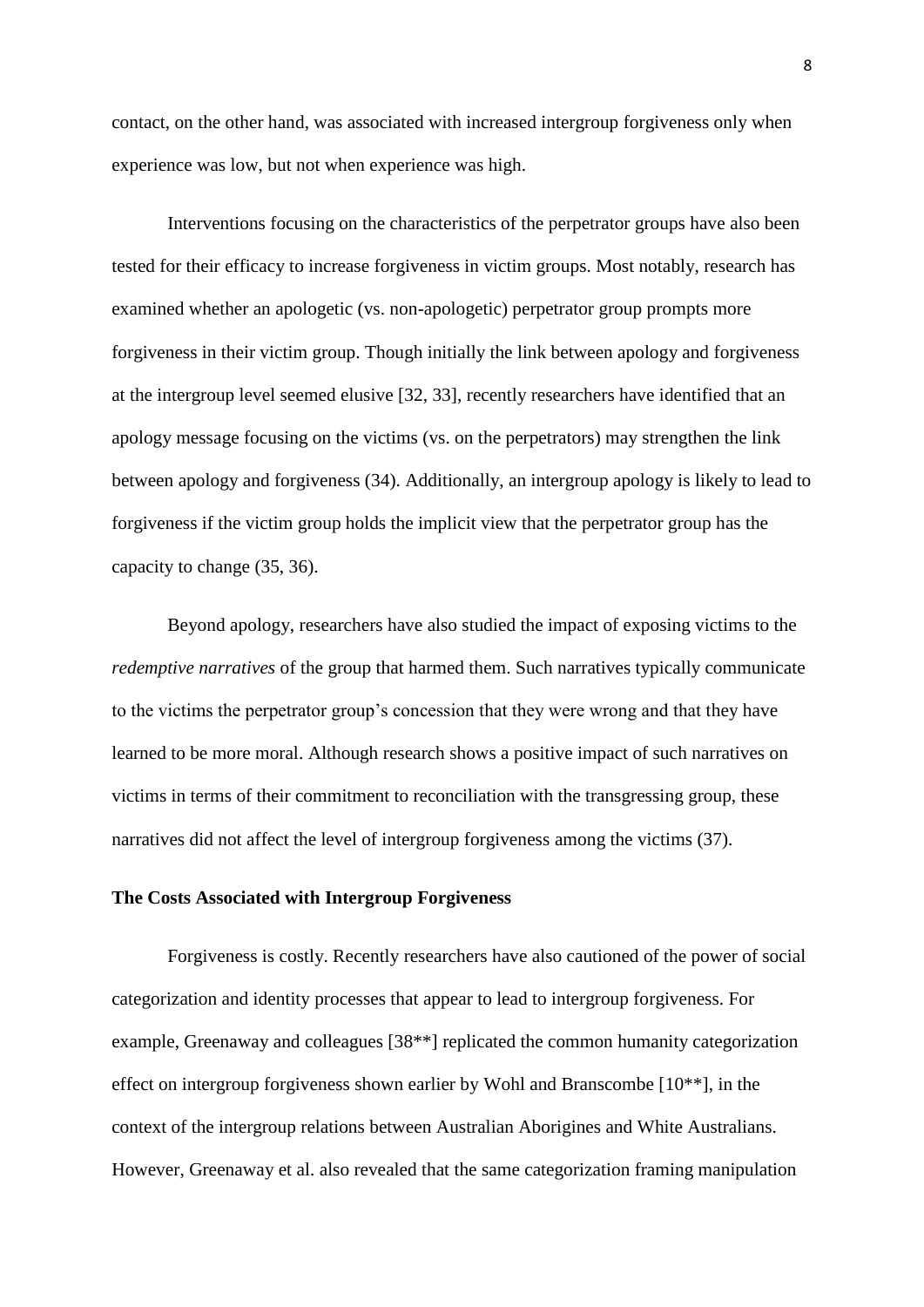reduced Aborigines' willingness to demand restitution for the injustices inflicted on them by European Australians. Similarly, across groups created in the laboratory, Wenzel and Okimoto [39\*\*] reported that participants who were encouraged by their ingroup to forgive a transgressing group perceived less injustice than participants who were not encouraged by their ingroup to forgive. Interestingly, participants who were encouraged to forgive, in turn, displayed improved sentiments (e.g., reduced anger, increased sympathy) toward the transgressing group. Thus, these researchers raise an important issue concerning the utility of intergroup forgiveness as well as its unintended consequences for challenging inequality and injustice. Indeed, such consequences serve as a further reminder of the conceptual discussion of intergroup forgiveness at the outset of this article. Namely, when victim groups consider forgiving their perpetrator groups, they would need to assess not only the degree to which they value a relationship with the transgressors, but they ought to consider equally their vulnerability of being exploited by the same or new transgressor groups in the future.

That said, while it is important to continue to study the potential negative costs associated with intergroup forgiveness, such costs ought not to distract from the potential benefits of forgiveness as a prosocial facilitator even in contexts of prolonged intergroup violence. To illustrate, in the context of the Northern Irish conflict between Protestants and Catholics, researchers have found intergroup forgiveness mediates the relationship between both perceptions of victimhood (how the ingroup was affected by the conflict) and group identification as predictors, and the conflict-related psychiatric morbidity, as an outcome variable [40]. Similarly, among Israeli participants, forgiveness has been shown to facilitate the link between their trust in Palestinians and perceptions of inclusive victimhood (acknowledging the outgroup has suffered as well due to the conflict) as predictors, and their willingness to reconcile with Palestinians [41].

## **Conclusions**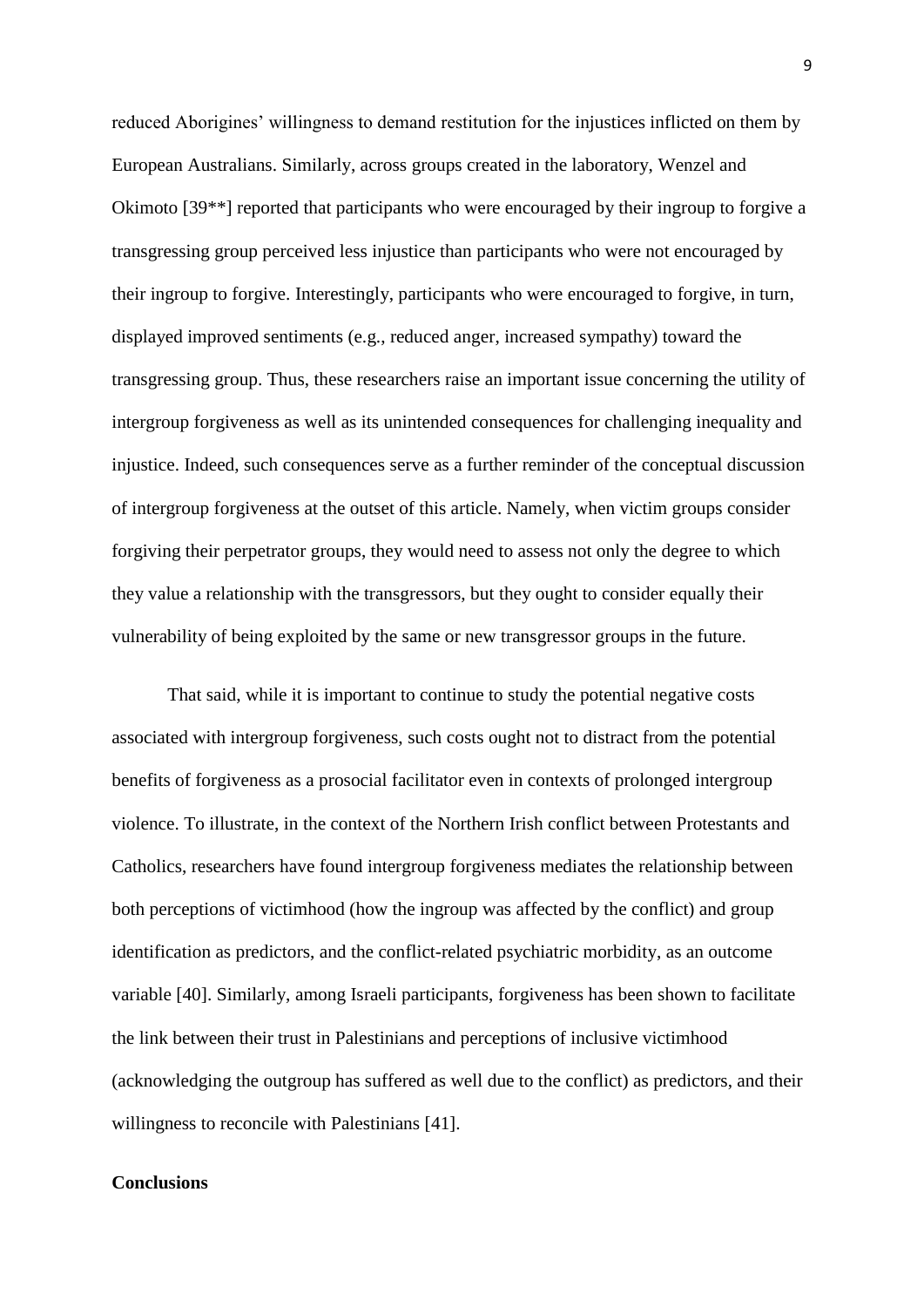In many ways it is surprising to see the interest in intergroup forgiveness research rising to the extent that there now exists a meta-analysis [42]. It is surprising because etymologically forgiveness has been associated with sentiments ranging from naivety and unrealistic pacifism to misplaced religious and spiritual moralisation [43]. Yet, analysis of real-life stories of victims [\(www.theforgivenesstoolbox.com\)](http://www.theforgivenesstoolbox.com/) [44] and academic research [1] conducted in post- and ongoing-conflict settings challenge such sentiments as well as our common association between weakness and forgiveness. A key goal of forgiveness is to break the cycle of revenge and to protect the victims from becoming victimizers [23, 45]. However, before forgiveness can be viewed as a serious and viable strategy within the political and conflict resolution spheres, researchers and affected communities may be required to re-define their understanding of strength and weakness, and conceptions of leadership. For often it is not the most hurt and wounded who halt the process of forgiveness, but rather those surrounding them who have been spared from direct injury [31].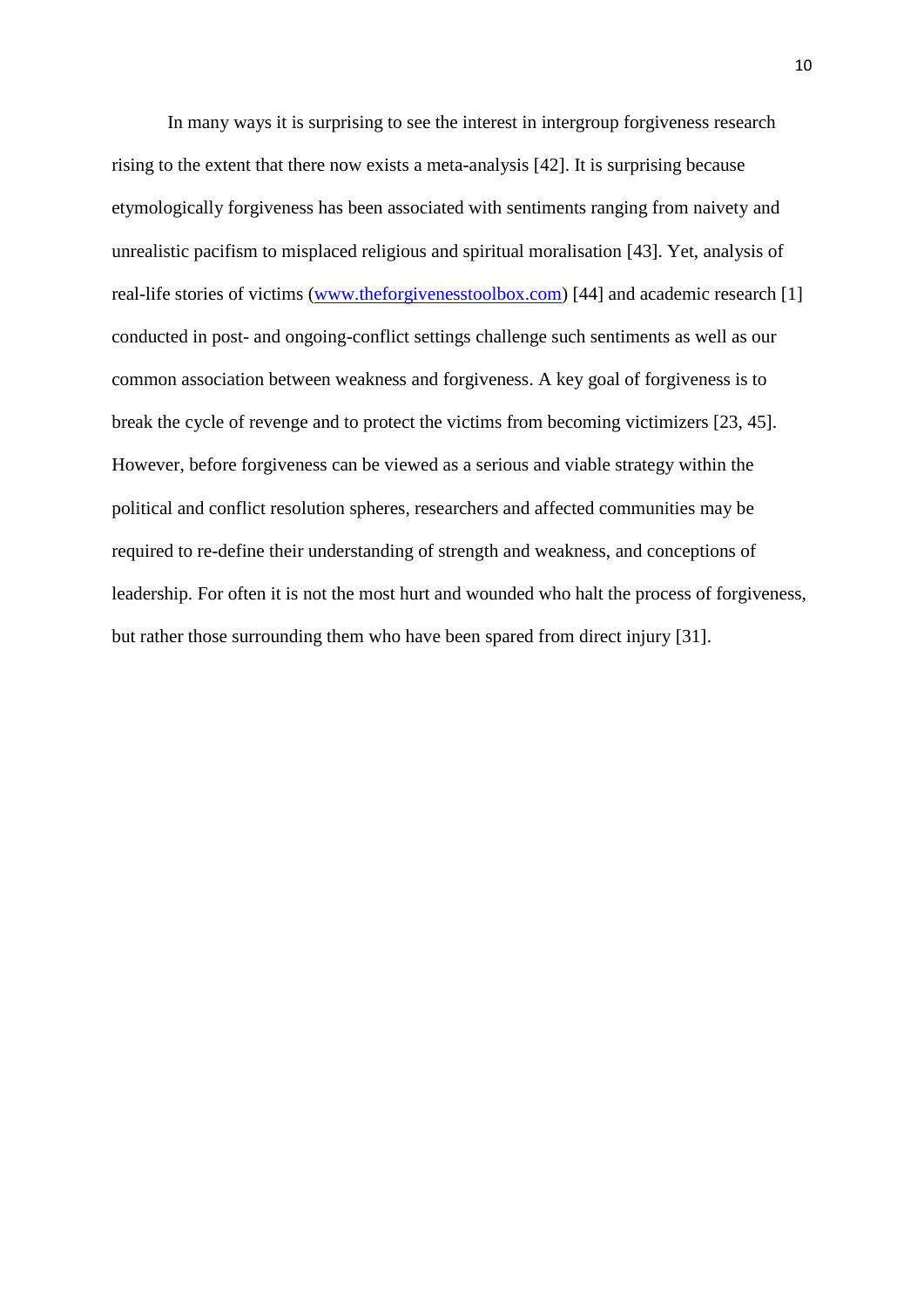### **References**

\*\*1. Noor M, Branscombe NR, Hewstone M: **When group members forgive: Antecedents and consequences Introduction**. *Group Process Interg* 2015, **18**: 577-588.

This article reviews the historical development of intergroup forgiveness research and presents synopses of a series of empirical articles selected for a Special Issue on intergroup forgiveness.

- 2. Mamdani M: *When victims become killers: Colonialism, nativism and genocide in Rwanda.* Princeton University Press; 2002.
- 3. Minow M: *Between vengeance and forgiveness: Facing history after genocide and mass violence.* Beacon; 1998.
- 4. Stillwell AM, Baumeister RF, Del Priore RE: **We're All Victims Here: Toward a Psychology of Revenge.** *Basic Appl Soc Psych* 2008, **30**: 253-263, DOI: 10.1080/01973530802375094
- 5. Kearns J, Fincham FD: **Biases? Victim and Perpetrator Accounts of Interpersonal Transgressions: Self-Serving or Relationship-Serving.** *Pers Soc Psychol B* 2005*,* **31**: 321-33. Doi:10.1177/0146167204271594
- 6. McCullough ME, Rachal KC, Sandage SJ, Worthington ELJ, Brown SW, Hight T: **Interpersonal forgiving in close relationships: II. Theoretical elaboration and measurement.** *J Pers Soc Psychol* 1998*,* **75**: 1586-1603.
- **7.** Riek BM, Mania, EW: **The antecedents and consequences of interpersonal forgiveness: A meta-analytic review.** *Pers Relationships* 2012*,* **19**: 304–325.
- 8. Branscombe NR, & Cronin T: **Confronting the past to create a better future: The antecedents and benefits of intergroup forgiveness**. In *Identity and participation in culturally diverse societies.* Edited by Azzi A, Chryssochoou X, Klandermans B & Simon B. New York: Wiley-Blackwell; 2010: 338-358.
- 9. Tutu DM: *No future without forgiveness***.** Doubleday; 1999.
- \*\*10. Wohl MJA, Branscombe NR: **Forgiveness and collective guilt assignment to historical perpetrator groups depend on level of social category inclusiveness**. *J Pers Soc Psychol* 2005*,* **88**: 288-303. doi:10.1037/0022- 3514.88.2.288

This article is among the first to present experimental evidence in support of the impact of categorization processes on the willingness to forgive among historical victim and perpetrator groups.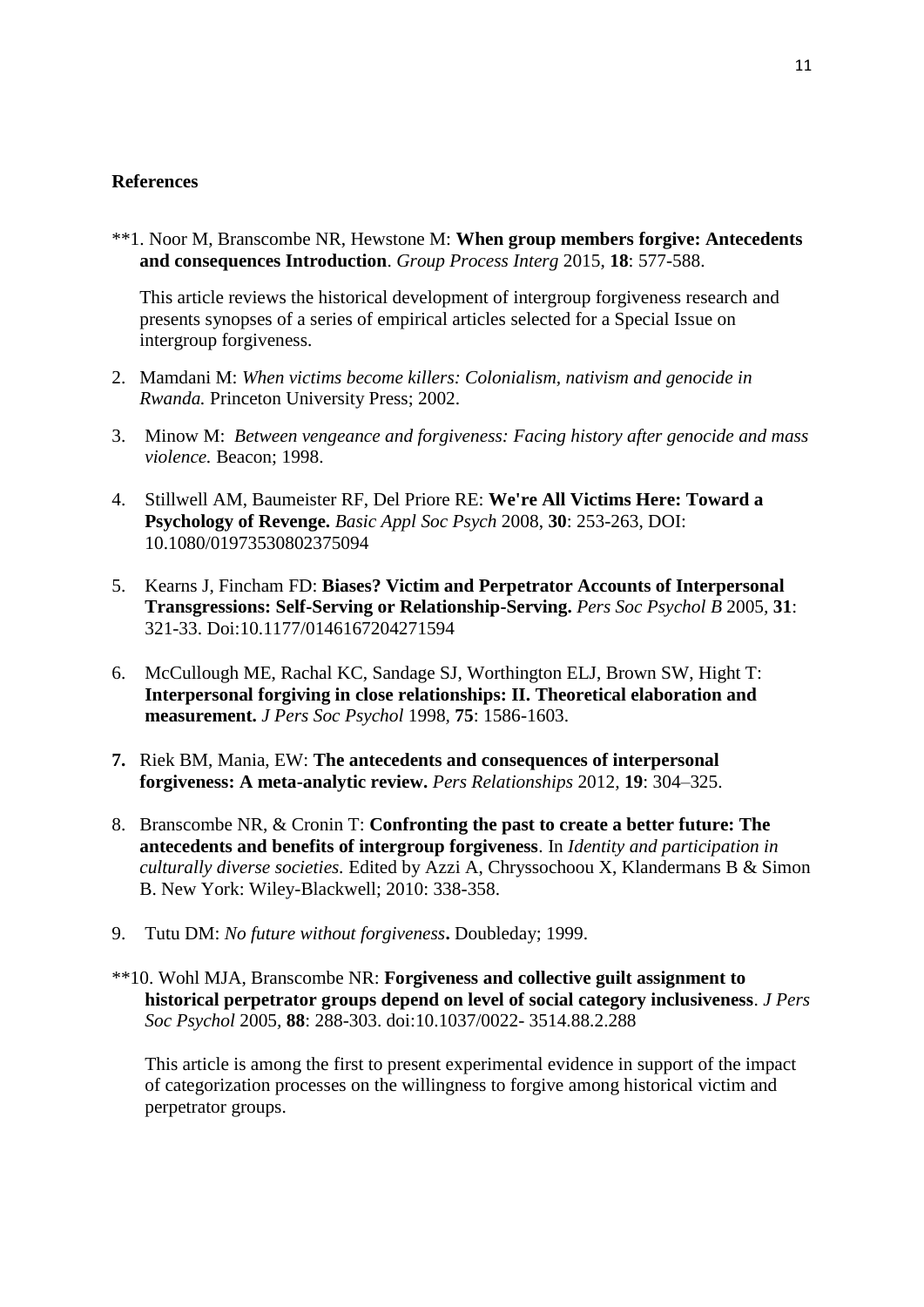- 11. Noor M, Brown R, Gonzalez R, Manzi J, Lewis CA: **On positive psychological outcomes: What helps groups with a history of conflict to forgive and reconcile with each other?** *Pers Soc Psychol B* 2008*,* **34**: 819-832. doi:10.1177/0146167208315555
- 12. Hewstone M, Cairns E, Voci A, McLernon F, Niens U, Noor M: **Intergroup forgiveness and guilt in Northern Ireland: Social psychological dimensions of "the troubles"**. In *Collective guilt: International perspectives*. Edited by Branscombe NR, Doosje B. Cambridge University Press; 2004: 193-215.
- 13. Gross JJ, Thompson, RA: **Emotion regulation: Conceptual foundations**. In *Handbook of emotion regulation*. Edited by Gross JJ. New York, NY: Guilford Press; 2007: 3-24.
- 14. Van der Wal RC, Karremans JC, Cillessen AHN: **It takes two to forgive: The interactive role of relationship value and executive control**. *Pers Soc Psychol B* 2014*,*  **40**, 803-815.
- 15. Burnette, JL, McCullough ME, Van Tongeren DR, Davis DE: **Forgiveness results from integrating information about relationship value and exploitation risk**. *Pers Soc Psychol B* 2012, *38*: 345-356.
- 16. Schumann K, Dweck CS: **Who accepts responsibility for their transgressions?** *Pers Soc Psychol B* 2014, **40**: 1598-1610. Doi: 0146167214552789.
- 17. Licata L, Klein O, Saade W, Azzi A, Branscombe NR: **Perceived outgroup (did)continuity and attribution of responsibility for the Lebanese civil war mediate effects of national and religious subgroup identification on intergroup attitudes.**  *Group Process Interg* 2012, **15**: 179-192.
- 18. Klar Y, Branscombe NR: **Intergroup reconciliation: Emotions are not enough.**  *Psychol Inq* 2016, **29**: 106-112.
- 19. Greenaway KH, Cichocka A, Veelen R, Likki T, Branscombe NR: **Feeling hopeful inspires support for social change**. *Polit Psychol* 2014, **37**: 89-107
- \*\*20. Cohen-Chen S, Halperin E, Crisp RJ, Gross JJ: Hope in the Middle East: **Malleability beliefs, hope, and the willingness to compromise for peace**. *Soc Psychol Pers Sci*  2014*,* **15**: 67-75.

This article provides experimental evidence on the impact of malleability beliefs held by adversarial groups in the Middle East on their willingness to commit to compromise for peaceful resolution. The researchers demonstrated that the link between malleability beliefs and compromise willingness was mediated by groups' hopefulness.

\*\*21. Noor M, Shnabel N, Halabi S, Nadler A: **When suffering begets suffering: The Psychology of competitive victimhood between adversarial groups in violent conflicts**. *Pers Soc Psychol Rev* 2012*,* **16**: 351-374.

This article reviews research on the concept of *Intergroup Competitive Victimhood*, which depicts adversarial groups' tendency to compete over their share of suffering and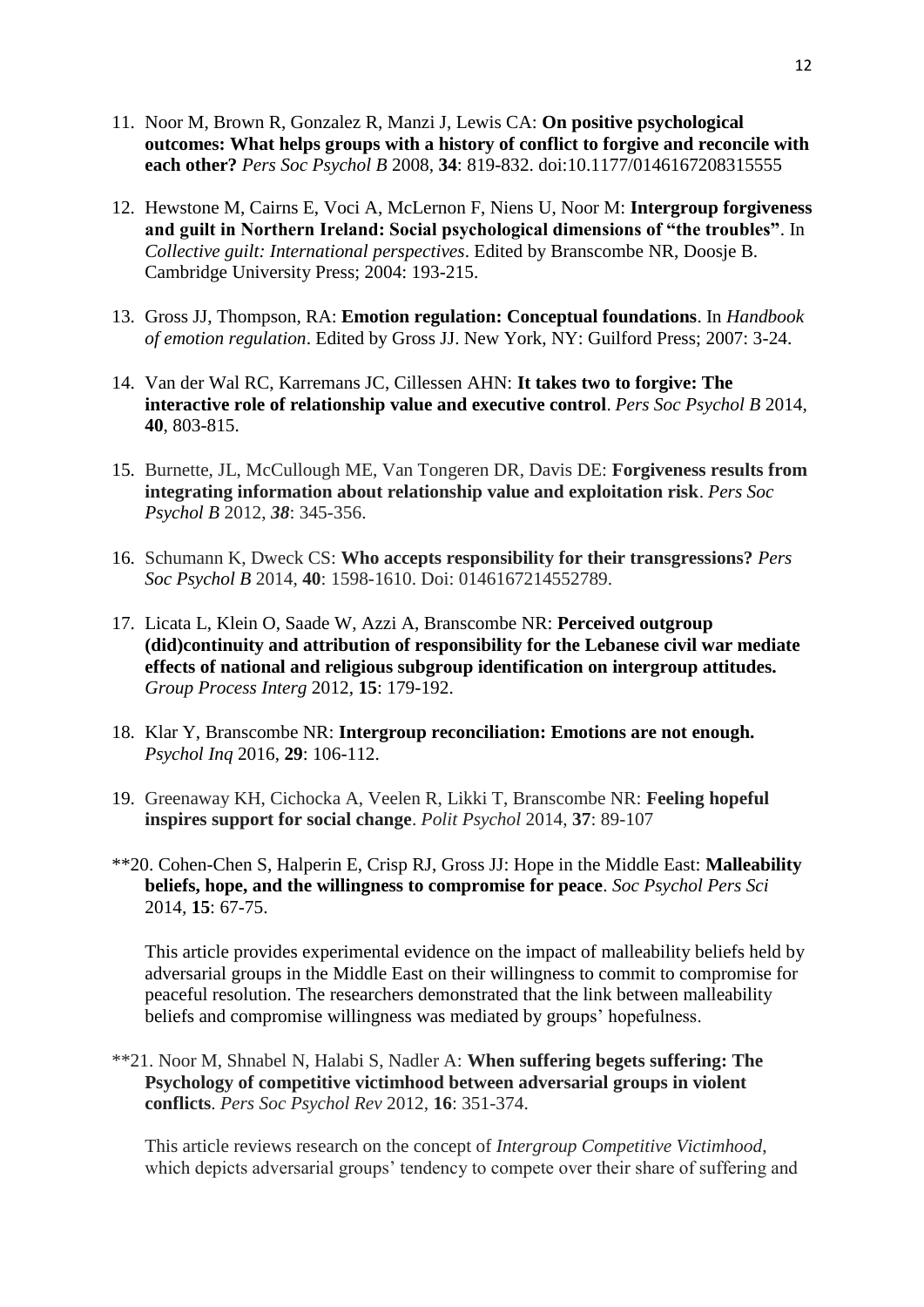victimhood experiences. The article also integrates intergroup competitive victimhood with the *Need-Based Model of Reconciliation.*

\*\*22. Vollhardt JR: **Inclusive victim consciousness in advocacy, social movements, and intergroup relations: Promises and pitfalls**. *Soc Issues Policy Rev* 2015*,* **9**: 89-120.

The article reviews the research on the concept of *Inclusive Victim Consciousness*, which captures the tendency that victim groups, under certain conditions, may actually establish a bond of cooperation due to their shared suffering experiences.

\*\*23. Branscombe NR, Wohl MJA, Warner RH: **Remembering historical victimization: Potential for intergroup conflict escalation and conflict reduction**. In *The social psychology of good and evil.* Edited by Miller A. Guilford Press; 2016.

This chapter offers a comprehensive review of research ranging from intergroup victimization to intergroup forgiveness.

- 24. Tajfel H, Turner, JC: **The social identity theory of intergroup behavior**. In *Psychology of intergroup relations.* Edited by Worchel S, Austin WG. Nelson-Hall; 1986: 7–24.
- 25. Turner JC, Hogg M A, Oakes PJ, Reicher SD, Wetherell MS: *Rediscovering the social group: A self-categorization theory.* Blackwell; 1987.
- 26. Ignatieff M: *Blood and belonging: Journeys into the new nationalism*. BBC Books; 1993
- 27. Noor M, Brown R, Prentice G: **Precursors and mediators of inter-group reconciliation in Northern Ireland: A new model**. *Brit J Soc Psychol* 2008*,* **47**: 481- 495.doi:10.1348/014466607X238751
- \*\*28. Shnabel N, Halabi S, Noor M: **Overcoming competitive victimhood and facilitating forgiveness through re-categorization into a common victim or perpetrator** identity. *J Exp Soc Psychol* 2013*,* **49**: 867–877. doi:10.1016/j.jesp.2013.04.007

This article provides the first experimental evidence in support of how categorization processes can reduce the adversarial groups' tendency to engage in competitive victimhood and in turn foster intergroup forgiveness in the ongoing, violent conflict between Palestinians and Israelis.

- 29. Vollhardt JR, Bilali R: **The role of inclusive and exclusive victim consciousness in predicting intergroup attitudes: Findings from Rwanda, Burundi, and DRC.** *Polit Psychol* 2015*,* **36:** 489-506.
- 30. Simantov-Nachlieli I, Shnabel N, Halabi S: **Winning the victim status can open conflicting groups to reconciliation: Evidence from the Israeli-Palestinian Conflict.** *Eur J Soc Psychol* 2015, **45**: 139-145.
	- 31. Voci A, Hewstone M, Swart H, Veneziani C: **Refining the association between intergroup contact and intergroup forgiveness in Northern Ireland: Type of contact, prior conflict experience, and group identification**. *Group Process Interg* 2015, **18**: 1-20. doi:10.1177/1368430215577001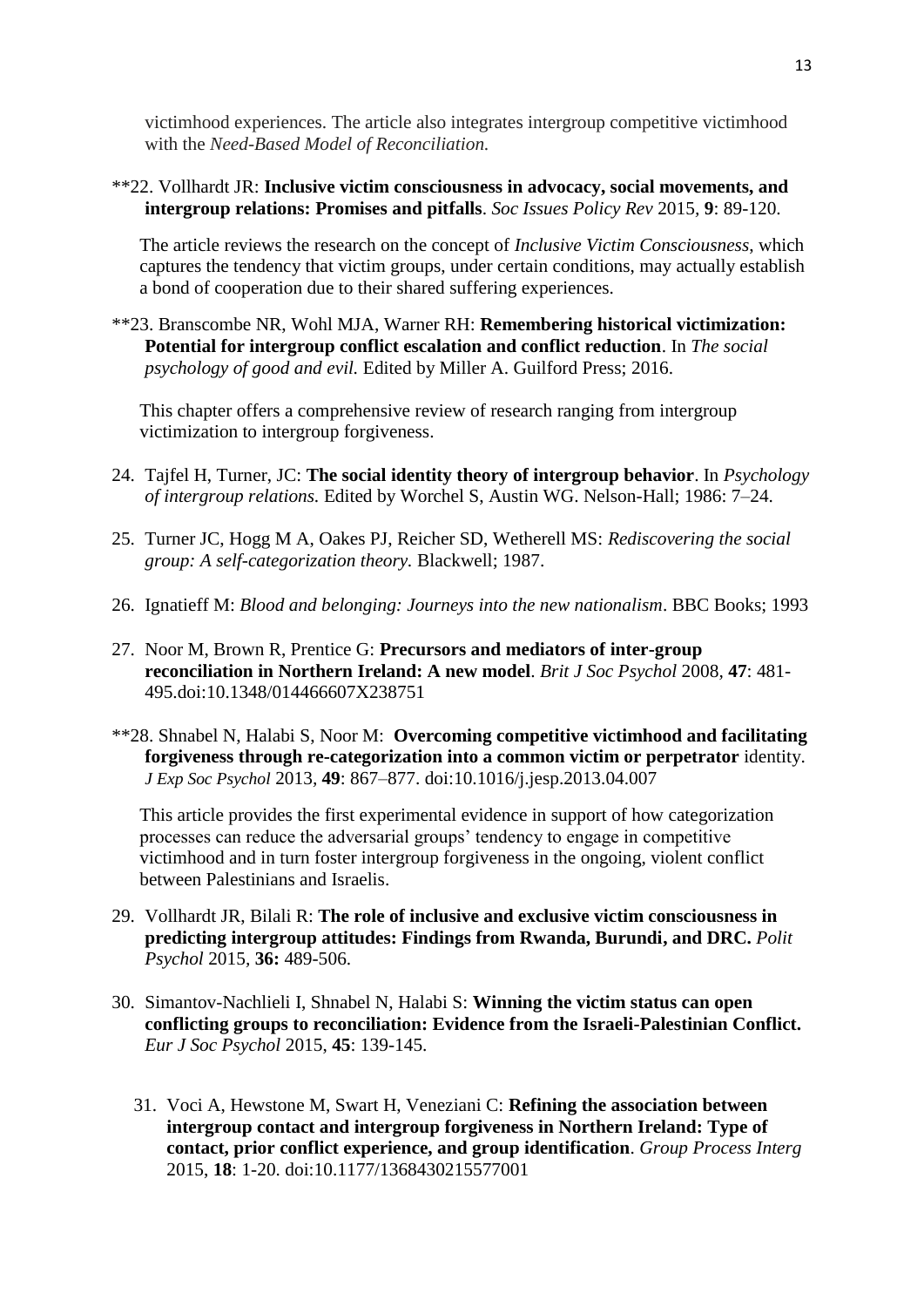- 32. Hornsey MJ, Wohl MJA: **We are sorry: Intergroup apologies and their tenuous link with intergroup forgiveness**. *Eur Rev Soc Psychol* 2013*,* **24**: 1–31.
- 33. Philpot CR, Balvin N, Mellor D, Bretherton D. **Making meaning from collective apologies: Australia's apology to its indigenous peoples**. *Peace and Conflict: J Peace Psychol* 2013*,* 19: 34–50.
- 34. Berndsen M, Hornsey MJ, Wohl, MJ: **The impact of a victim-focused apology on forgiveness in an intergroup context.** *Group Process Interg* 2015*,* **18**: 726-739.
- 35. Wohl MJ, Cohen-Chen S, Halperin E, Caouette J, Hayes N, Hornsey MJ: **Belief in the Malleability of Groups Strengthens the Tenuous Link Between a Collective Apology and Intergroup Forgiveness**. *Pers Soc Psychol B* 2015*,* **41**, 714-725.
- 36. Dweck CS, Chiu C, Hong Y: **Implicit theories and their role in judgments and reactions: A world from two perspectives.** *Psychol Inq* 1995, **6**: 267-285. doi:10.1207/ s15327965pli0604\_1
- 37. Rotella KN, Richeson JA, McAdams DP: **Groups' search for meaning: Redemption on the path to intergroup reconciliation.** *Group Process Interg* 2015*,*  **18**: 696-715.
- \*\*38. Greenaway KH, Quinn EA, Louis WR: **Appealing to common humanity increases forgiveness but reduces collective action among victims of historical atrocities**. *Eur J Soc Psychol* 2011, **41**: 569–573. doi:10.1002/ ejsp.802

This article is among the first to demonstrate that the same categorization processes that lead to intergroup forgiveness can also lead to reduced tendencies to engage in collective action against historical injustices among the Aborigines in Australia.

\*\*39. Wenzel M, Okimoto TG: **"We forgive": A group's act of forgiveness and its restorative effects on members' feeling of justice and sentiments toward the offender group**. *Group Process Interg* 2015*,* **18**: 655-675.

This article provides experimental evidence based on laboratory studies which highlights the impact of forgiveness on the victimized participants' reduced justice concerns.

- 40. Myers E, Hewstone M, Cairns E: **Impact of conflict on mental health in Northern Ireland: The mediating role of intergroup forgiveness and collective guilt**. *Political Psychology* 2009*,* 30: 269–290. doi:10.1111/j.1467–9221.2008.00691.x
- 41. Noor M, Shnabel N, Halabi S, Doosje B. **Peace vision and its socioemotional antecedents: The role of forgiveness, trust, and inclusive victim perceptions**. *Group Process Interg* 2015*,* **18**: 644–654.